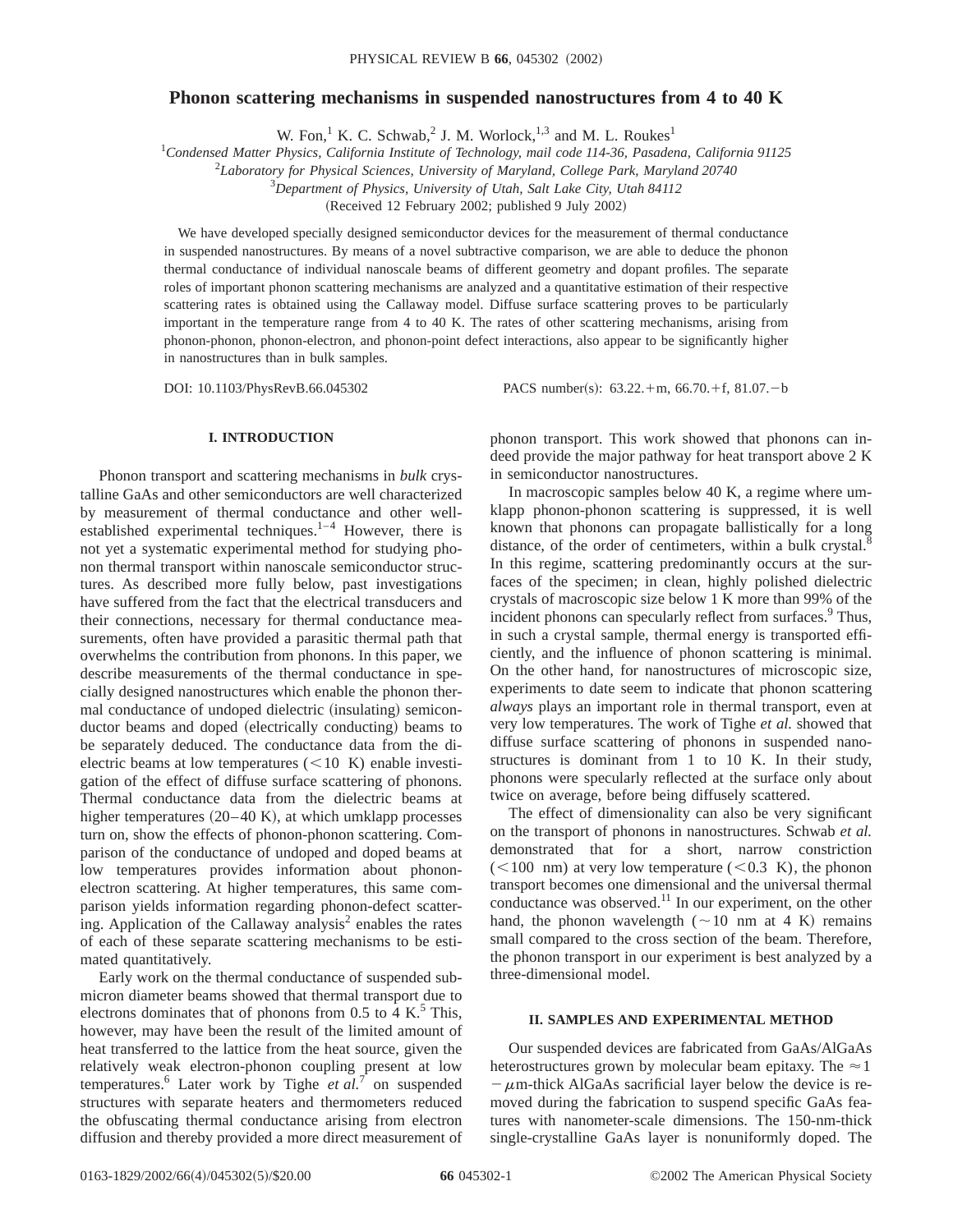lower 100 nm GaAs layer is intrinsic (undoped) and is patterned into a hexagonal reservoir and suspended, thermally conducting beams that connect the device to the heat sink (substrate). The topmost 50 nm layer is degenerately Sidoped  $n+$  GaAs  $(N_D=5\times10^{18} \text{ cm}^{-3})$ . From it are patterned the electrical transducers and their electrical connections; these consist of two resistive meanders atop the reservoir and conducting leads that run from them atop the beams to provide connection to the external electrical contacts. The meanders constitute electrical transducers that act as heat source and temperature sensor. The technique and procedure of fabrication are similar to those described by Tighe *et al*. 7

The unique aspect of the experiments reported here involves comparative measurements on two types of suspended devices. One set of such devices is depicted in Fig. 1. Figure  $1(a)$  shows a four-beam device, comprising a central hexagonal reservoir that is connected to the heat sink by four of what we term "*doped beams*." Each is  $6 \mu m$  long, 250 nm wide, and 150 nm thick. These are not uniformly doped; only the topmost 50 nm of them is a  $n+$  conducting layer, as shown in Fig. 1 $(c)$ . Evident in Fig. 1 $(a)$  also are the meanders of  $n+$  material on the top of the hexagonal reservoir. These meandering resistors act as heater and thermometer. The sixbeam device [Fig. 1(b)] has two additional *undoped beams* [Fig. 1(c)] from which the  $n+$  conducting layer is removed. In these thermal conduction is purely phononic and does not suffer from interactions with electrons or donors. All devices are constructed to the same dimensions, to within the few percent dimensional tolerances achievable by our electronbeam-lithography-based surface nanomachining process. The four- and six-beam device pairs are cofabricated in close proximity on the same chips and are therefore subjected to identical pattern-writing and -etching processes.

Measurement of devices begins with calibration of the temperature-dependent resistance of the sensor against a commercial Ge thermometer. Calibration is carried out using four-probe techniques, with a very small ( $\approx$  10 nA) ac sensing current chosen to avoid spurious heating. The phonon thermal conductance  $G = \dot{Q}/\Delta T$  is obtained by providing a carefully controlled dc heating current  $(0.2-2 \mu A)$  to the source transducer ( $\dot{Q} \sim 2-200$  nW) while monitoring the resultant small change of temperature in the sensor  $(\Delta T)$  $\sim$  5%  $\times$  *T*). Almost all of the heat is generated on the hexagonal reservoir while a small portion  $\left($  < 15%, as estimated from geometry) is generated in the beams.

# **III. RESULTS: THERMAL CONDUCTANCE OF MESOSCOPIC BEAMS**

Our measurements of thermal conductance are performed on three pairs of four- and six-beam devices from 4 to 40 K. The data for one pair are shown in Fig. 2. The others showed quite similar results. We find that the conductance of a sixbeam device is significantly higher  $(50\% - 100\%)$  than that of a four-beam device. This indicates that the two additional undoped beams of the former provide effective heat transport. In our analysis, we focus on the thermal conductance of an *individual* suspended beam. For a four-beam device *one-*



FIG. 1. Scanning tunneling microscopy (SEM) micrographs of typical (a) four-beam and (b) six-beam devices. The captions ''Doped'' and ''Undoped'' identify the doped beams and undoped beams that are illustrated in  $(c)$ .

*quarter* of the total thermal conductance represents the thermal conductance of a single doped beam. To deduce the phonon thermal conductance of a single *undoped beam,* we subtract from the total conductance of the six-beam device the contributions from the four doped beams, as deduced from the four-beam device and divide this by 2. Stated equivalently, the conductance of a single undoped beam is deduced as *one-half of the difference* between the total conductance of the six- and four-beam devices. This subtractive comparison is valid if the two devices are identical except for the two undoped beams. Final inspection of our devices by scanning electron microscopy confirms that differences in dimensions are less than 5%.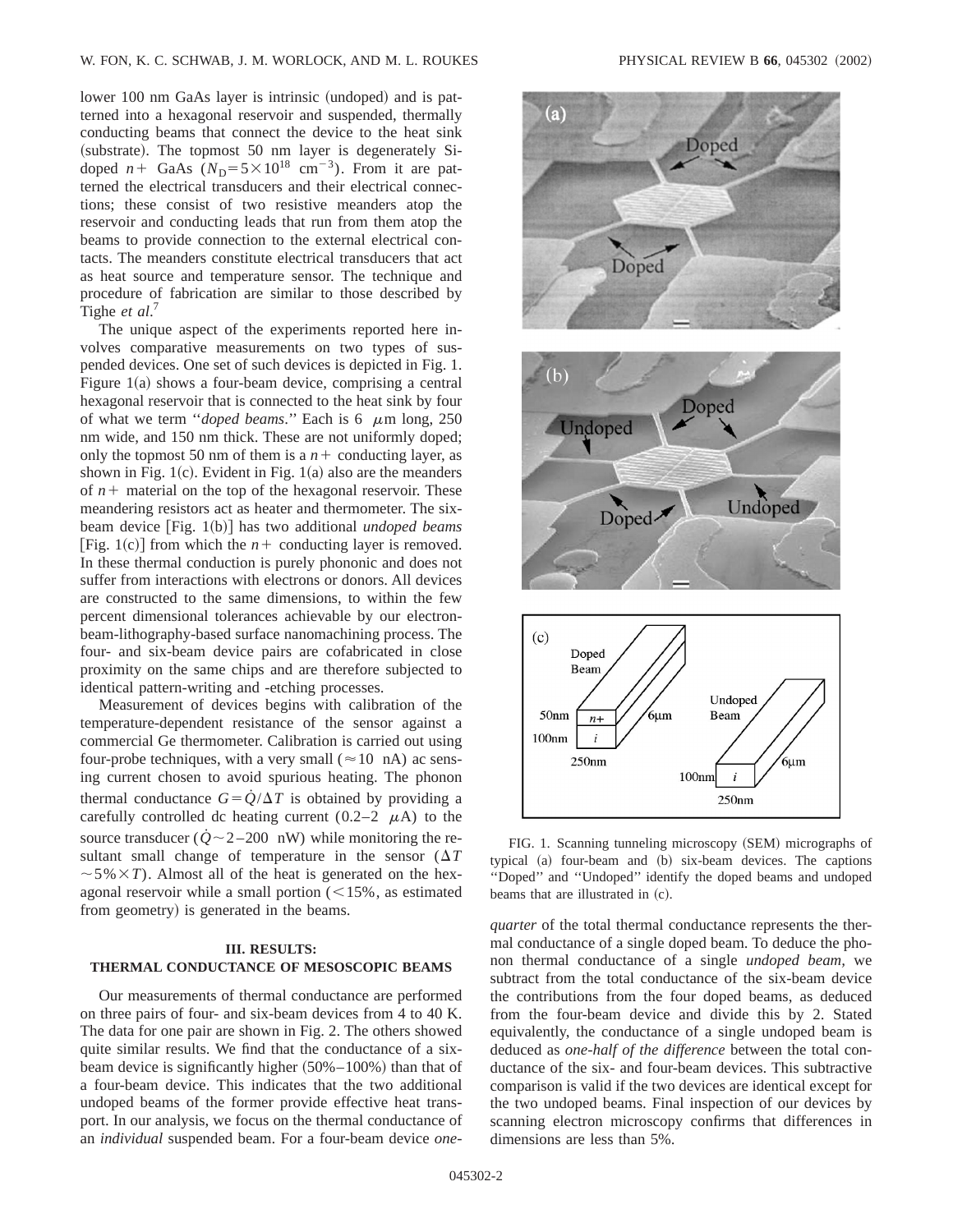

FIG. 2. Thermal conductance *G* of four- and six-beam devices vs temperature.

We show in Fig. 3 the effective thermal *conductivity* of the beams, which is defined as  $g_{\text{eff}} = Gl/A$ , where *G* is the measured thermal *conductance*, *l* is the length, and *A* is the cross-sectional area of the beam. The Callaway model, which will be discussed later, generates the curves that fit to the data as shown. It is obvious from the figure that the conductivity of the beams is several orders of magnitudes less than that of macroscopic crystals.2 We shall discuss this reduced conductivity below in terms of the reduction of the phonon mean free path, arising primarily from  $(1)$  the nanoscale transverse sample dimensions and the attendant increased rate of surface scattering of phonons and  $(2)$  the increased strength of other scattering mechanisms. The contribution to thermal conduction by electron diffusion in the doped beams is neglected. According to the Wiedemann-Franz law, $^{10}$  the thermal conduction by electron diffusion for each beam is  $G_{elec} \approx L_0 T/R$ , where  $L_0$  is the Lorenz number and *R*  $=6$  k $\Omega$  is the electrical resistance of the beam. Thus, the



FIG. 3. Comparison between the effective thermal conductivity  $g_{\text{eff}}$  of doped and undoped beams and that of bulk GaAs. The bulk values are from Ref. 2. The curves are fit by the Callaway model. The fitting parameter values, according to Eq. 2, are  $\Lambda_{\text{surf}}$  $=0.65\mu$ m and  $C=6.5\times10^{-16}$  s K<sup>-1</sup> for the undoped beam and  $\Lambda_{\text{surf}}$ = 0.72  $\mu$ m,  $A = 3.23 \times 10^{-26}$ ,  $B = 2.65 \times 10^{-40}$  s<sup>3</sup>, and *C*  $=6.5\times10^{-16}$  s K<sup>-1</sup> for the doped beam.

electronic thermal conductance is of order 0.1  $nW K^{-1}$  and is small compared to that by phonons.

## **IV. PHONON SCATTERING RATES AND CALLAWAY ANALYSIS**

We begin our analysis by deducing phonon scattering rates using the analysis due to Callaway.2,12 Well below the Debye temperature ( $\theta_D$ =345 K for GaAs), the thermal conductivity of a bulk crystal is approximated as

$$
g = \frac{k_{\rm B}}{2\pi^2 c} \left(\frac{k_{\rm B}}{h}\right)^3 T^3 \int_0^{\theta_{\rm D}/T} \tau(\nu, T) \frac{x^4 e^x}{(e^x - 1)^2} dx, \qquad (1)
$$

where  $\nu$  is the phonon frequency,  $x = h \nu / k_B T$ , and *c* is the phonon group velocity ( $c \approx 3500$  m/s for GaAs). The total phonon relaxation time  $\tau(\nu,T)$  is the inverse of the scattering rate and combines the effect of all scattering mechanisms according to Matthiessen's rule. Note that the applicability of the rule is based on many assumptions including that all scattering mechanisms operate independently:

$$
\tau^{-1} = \tau_{\text{surface}}^{-1} + \tau_{\text{electron}}^{-1} + \tau_{\text{defect}}^{-1} + \tau_{\text{phonon}}^{-1}
$$
\n
$$
= c_{\text{av}} / \Lambda_{\text{surf}} + A \nu + B \nu^{4} + C \nu^{2} T e^{-(\theta_{\text{D}}/aT)}.
$$
\n(2)

The surface scattering time is represented as a constant independent of  $\nu$  and *T*. The form of the phonon-electron scattering rate is that given by  $Ziman^{13}$  for a degenerate semiconductor. The point defect scattering rate<sup>17</sup> has a fourth-power dependence on frequency that is common for Rayleigh scattering. Finally, the phonon-phonon scattering time is based on a form widely used in the literature.<sup>14</sup> Here, the exponential term accounts for the fact that the phononphonon contribution to the thermal resistance arises solely from high-energy umklapp processes.

For the *undoped beams* the phonon relaxation time contains only the diffuse surface and phonon-phonon scattering terms. For the *doped beams*, given their additional electronic components, phonon-electron and phonon-defect scattering processes are also operative; hence, all four scattering terms are required. The curves fit to the effective thermal conductivity are shown in Fig. 3 along with the experimental result. The fits are quite sensitive to the values of the fitting parameters. In general, a 10% change in a fitting parameter results in a 3%–10% change in the thermal conductivity fit. Moreover, most of the fitting parameters are independent; i.e., the excellence of the fit could not preserved by adjusting two parameters simultaneously. There is an exception between the phonon-phonon and phonon-defect scattering terms that are difficult to differentiate by the fitting alone. However, comparison of the data from the doped and undoped beams allows their separate contribution to be clearly identified.

From the fitting parameters, the separate frequency- and temperature-dependent phonon relaxation time for each mechanism is deduced, according to Eq.  $(2)$ . The mean free path (MFP) of the phonons is defined as  $\Lambda = c \tau(\nu, T)$ . At a temperature *T*, we obtain the average phonon MFP by integrating the frequency dependence of the MFP weighted by the phonon thermal population. Alternatively, a simpler av-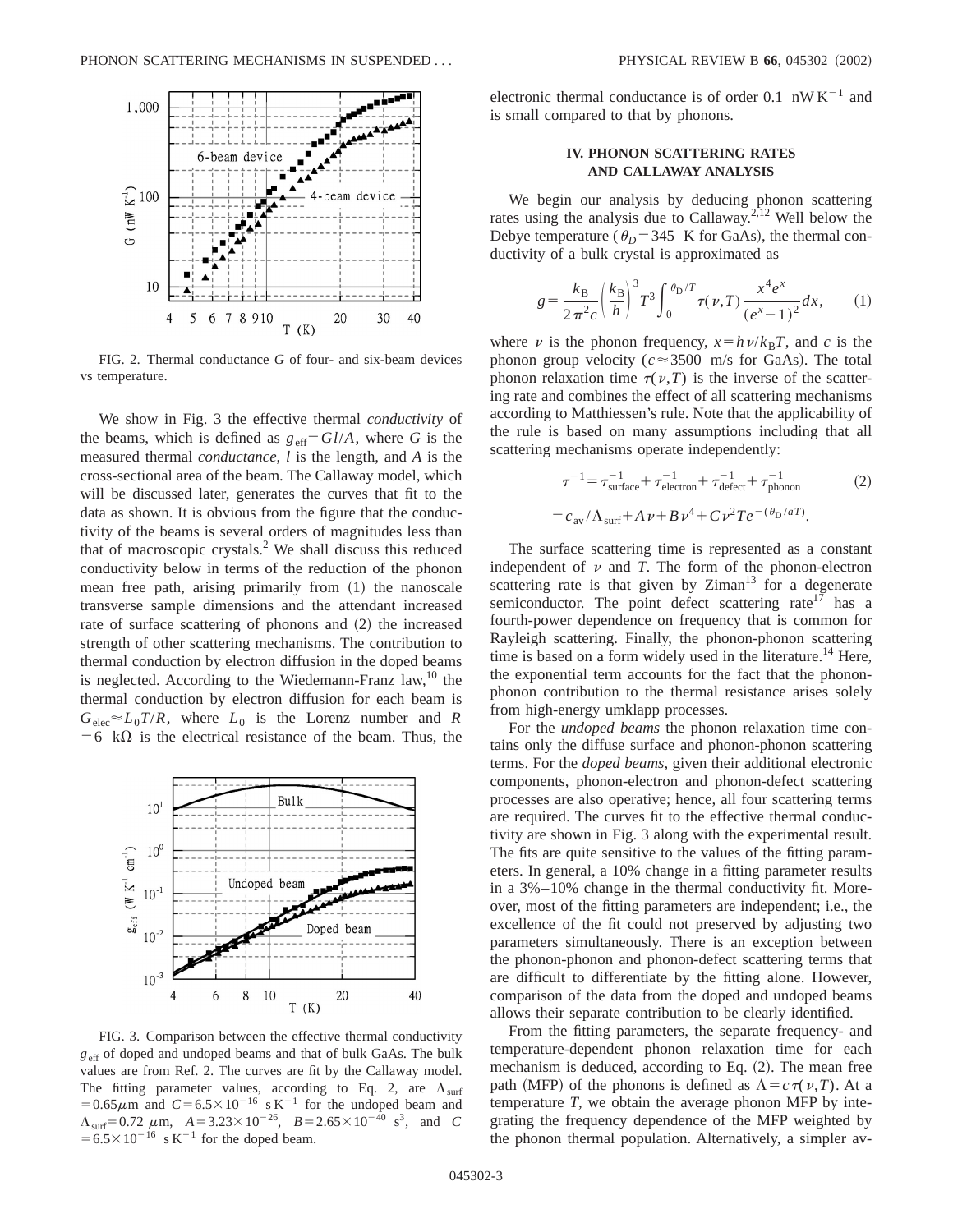

FIG. 4. Mean free path  $\Lambda$  of phonons vs temperature obtained from two different analyses, for undoped and doped beams. Curve *U* is for undoped beams and *D* for doped beams, respectively, by the diffusive transport formula. Curve  $U'$  is for undoped beams and  $D<sup>3</sup>$  for doped beams by the Callaway model.

erage MFP can be estimated by the diffusive transport formula  $g=1/3C_{\text{ph}}c\Lambda$ , where *g* is the effective conductivity,  $C_{\text{ph}}$  is the phonon heat capacity, and *c* is average phonon group velocity. The results of both analyses are plotted in Fig. 4 for both the undoped and doped beams. The discrepancy between these analyses arises because the Callaway approach emphasizes thermal conduction by high-frequency phonons.

## **V. DISCUSSION: THERMAL TRANSPORT OF MESOCOPIC BEAMS**

Below 20 K, the phonon thermal conductance of the undoped beam displays an approximate  $T<sup>3</sup>$  power law. In the framework of the Callaway analysis, this suggests a phonon relaxation time that is independent of frequency and temperature. This constant MFP implied is generally understood to be related to diffuse scattering at the surface and is dependent on the geometry of the sample.<sup>7</sup> We note that the longest phonon MFP estimated from the data ( $\approx$  1.1  $\mu$ m by the diffusive transport formula) is much shorter than the length of the beams (6  $\mu$ m). Thus, at the temperature of these experiments, there is minimal possibility for ballistic transport along the length of the beams.

The surface quality of the beams can be estimated from the specularity parameter  $p = [(\Lambda/\Lambda_0) - 1]/[(\Lambda/\Lambda_0)+1]^{13}$ . Here,  $\Lambda_0 = 1.12(d_1 d_2)^{1/2}$  is the MFP in the limit of completely diffuse surface scattering for a rectangular beam of sides  $d_1$  and  $d_2$ . For our beams,  $\Lambda_0$  is  $\approx 0.2$   $\mu$ m. Hence, from the phonon MFP ( $\Lambda$ ) obtained at 4 K, *p* is  $\approx$  0.7, indicating that phonon surface scattering is only partially specular; i.e., on average, each phonon is specularly reflected only  $1/(1-p) \approx 3$  times before being diffusely scattered. This is comparable to the findings of Tighe *et al*. and is somewhat surprising. The topology of the surfaces suggests a roughness only of order 4 nm, which is likely induced by the chemicalassisted ion beam etching (CAIBE) process. By comparison, the thermal phonon wavelength at our lowest temperature



FIG. 5. Phonon relaxation time  $\tau$  vs phonon frequency as extracted from the Callaway model  $[Eq. 2]$  for  $(a)$  undoped beams and (b) doped beams. The solid lines depict the total relaxation time. Also shown are relaxation times for other important mechanisms: diffuse surface scattering (curves *S*), phonon-electron scattering (curve  $E$ ), phonon-defect scattering (curve  $D$ ), and phonon-phonon scattering (curves  $P$ ). For curves  $P$ , the temperature is taken to give the average thermal energy of the phonon  $(T=h\nu/4k_B)$ .

exceeds 10 nm. Moreover, polished surfaces of macroscopic crystal used in other experiments<sup>9</sup> have been shown to have a much higher specularity  $(>0.99)$ . The mechanisms controlling surface specularity in nanostructures clearly warrant further investigation.

At higher temperatures, from 20 to 40 K, the conductivity of both the doped and undoped beams falls far below the values extrapolated from the  $T<sup>3</sup>$  power law found below 20 K. According to the Callaway analysis, this must arise from a reduction of the MFP corresponding to an increase in scattering. This phenomenon is very common in bulk crystals beyond 10–15 K when umklapp phonon-phonon processes become dominant. In our mesoscopic beams, however, diffuse surface scattering is so strong that the relative contribution due to phonon-phonon scattering is expected to remain insignificant until much higher temperatures  $(>40 K)$ . Surprisingly, the phonon-phonon scattering rate [Fig.  $5(a)$ ], deduced from the curve fitting of the Callaway analysis, is approximately 10 times higher than corresponding bulk values.

There are two possible reasons that may account for the high scattering rates we have deduced. First, the  $T<sup>3</sup>$  power law obtained from the Callaway analysis is based on the Debye phonon density of states (DOS) and a constant phonon group velocity. A realistic dispersion relation of GaAs,<sup>15</sup> however, shows that between 1.5 and 2.5 THz, the phonon DOS is higher than the Debye values. Correspondingly, the phonon group velocity is much smaller than that of the lowfrequency phonons. On the other hand, above 3 THz, the actual phonon DOS is much smaller than the Debye values. The reduction of group velocity reduces the phonon ''flow rate'' while the reduction of the DOS reduces the density of thermal energy carriers. Both contribute directly to a lower thermal conduction. Taking the realistic dispersion relation